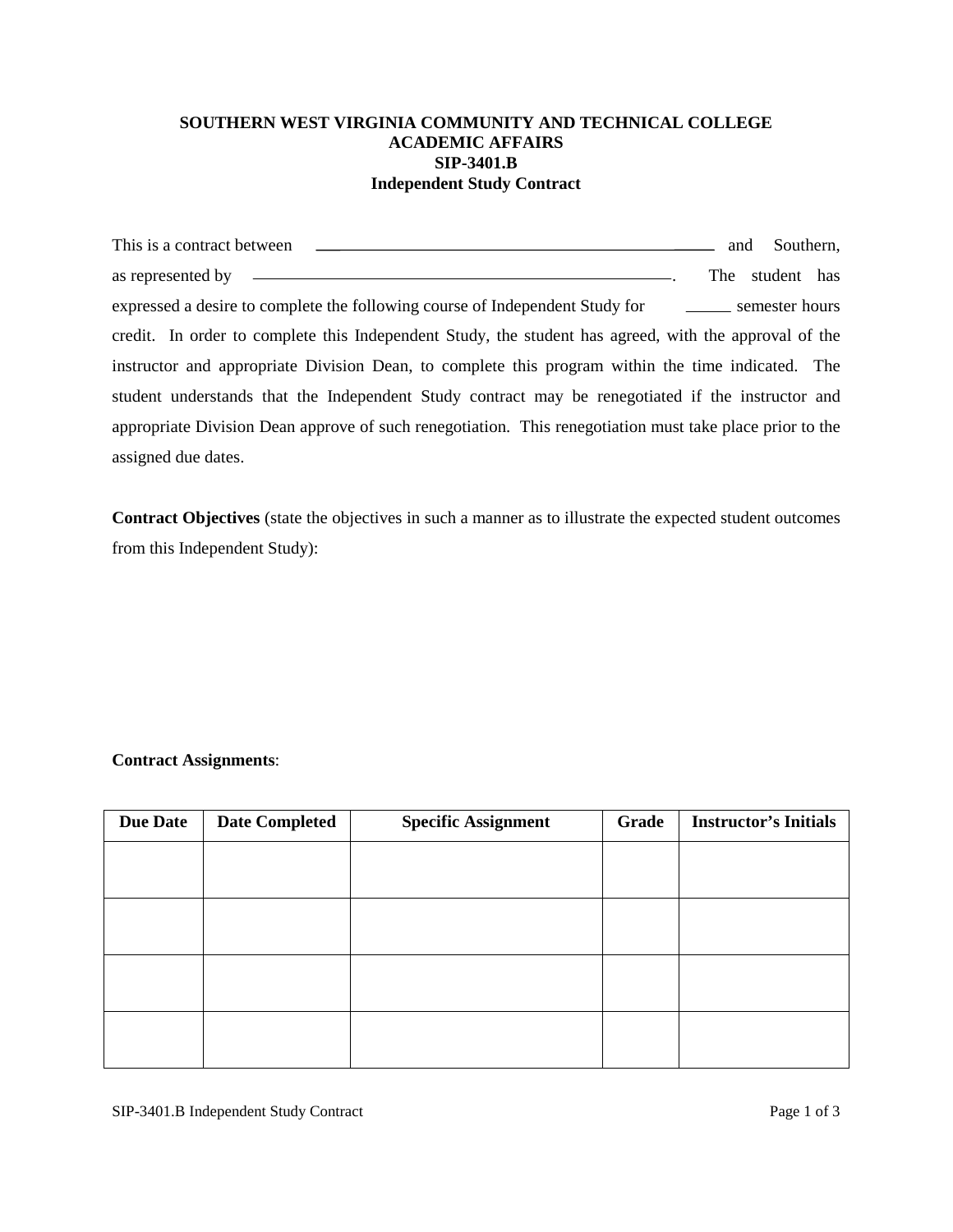| Due Date | <b>Date Completed</b> | <b>Specific Assignment</b> | Grade | <b>Instructor's Initials</b> |
|----------|-----------------------|----------------------------|-------|------------------------------|
|          |                       |                            |       |                              |
|          |                       |                            |       |                              |
|          |                       |                            |       |                              |
|          |                       |                            |       |                              |
|          |                       |                            |       |                              |
|          |                       |                            |       |                              |
|          |                       |                            |       |                              |
|          |                       |                            |       |                              |
|          |                       |                            |       |                              |
|          |                       |                            |       |                              |
|          |                       |                            |       |                              |
|          |                       |                            |       |                              |
|          |                       |                            |       |                              |
|          |                       |                            |       |                              |
|          |                       |                            |       |                              |